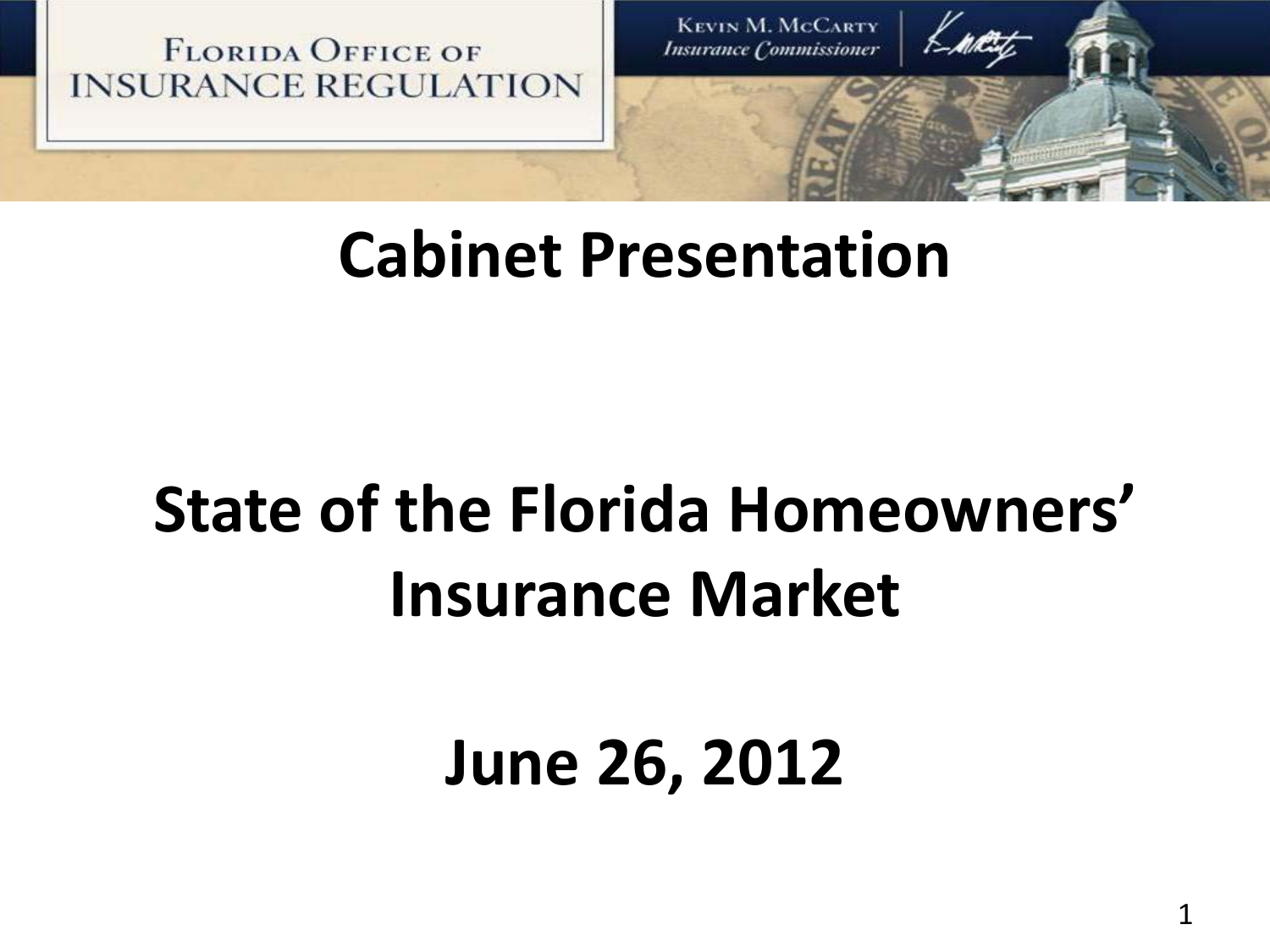**Overview of Florida Homeowners' Insurance Marketplace**

#### **Financial Profitability is Improving**

#### **Reinsurance Markets have Record Capacity**

#### **Florida Insurers Well-Positioned for Storm Season**



2 Source: Guy Carpenter – GCCapitalideas.com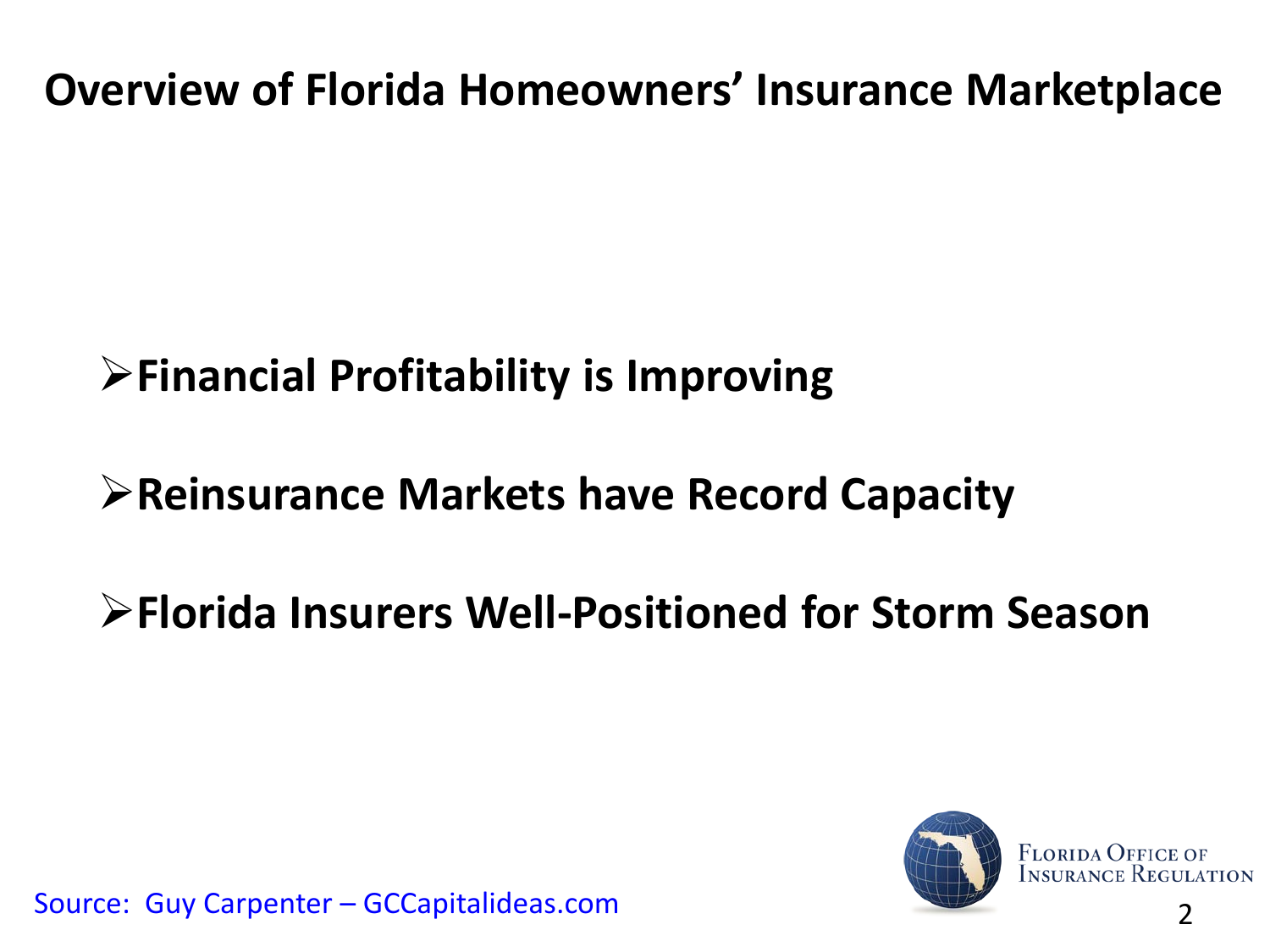#### **Composition of Marketplace Policies in Force – Personal Residential**



Source: Quarterly Supplemental Report 2011 Year-End Data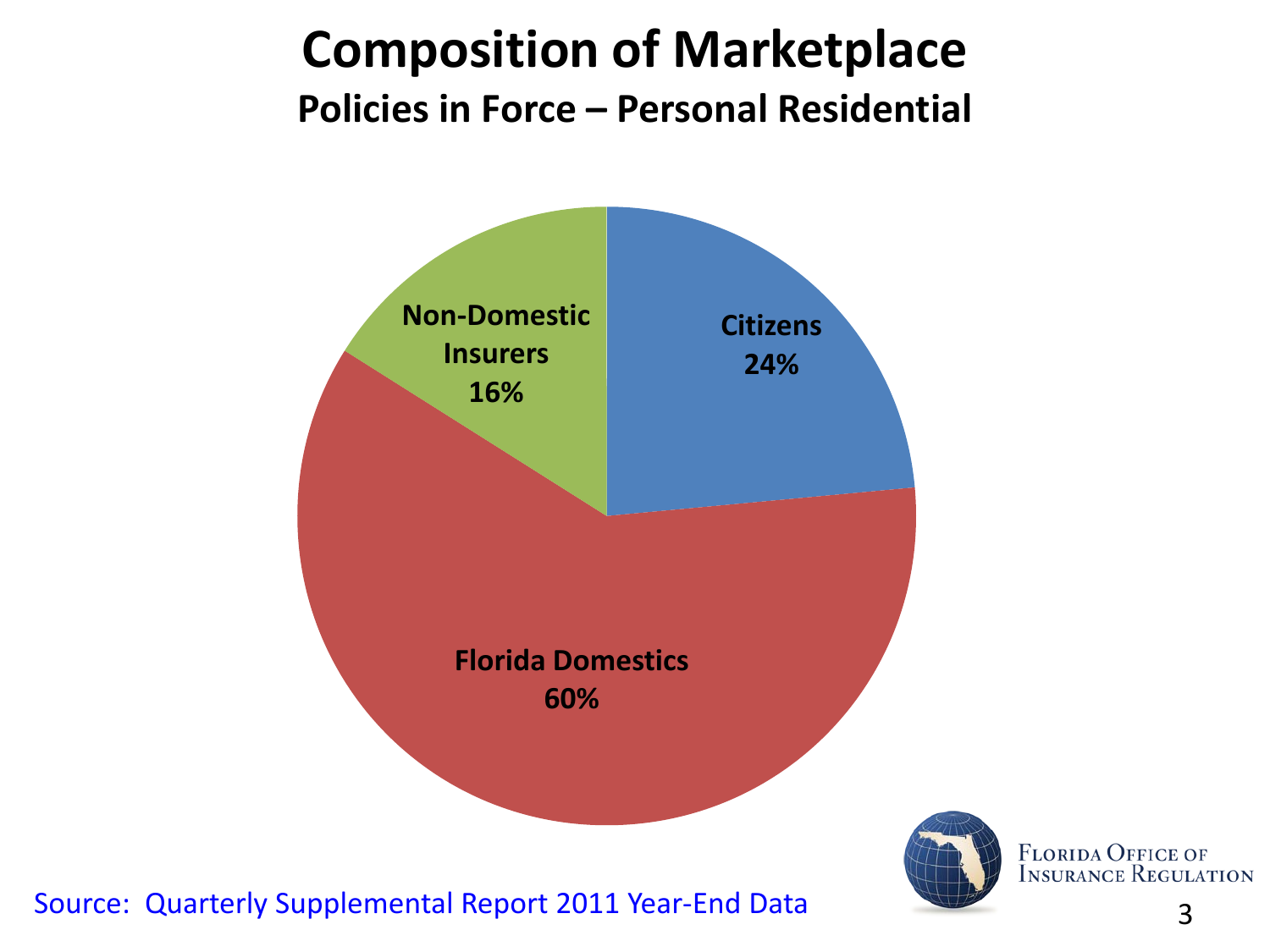### **Financial Performance**

**Surplus – Florida Domestic Homeowners Insurers & Citizens**



Source: NAIC Annual & Quarterly Financial Statements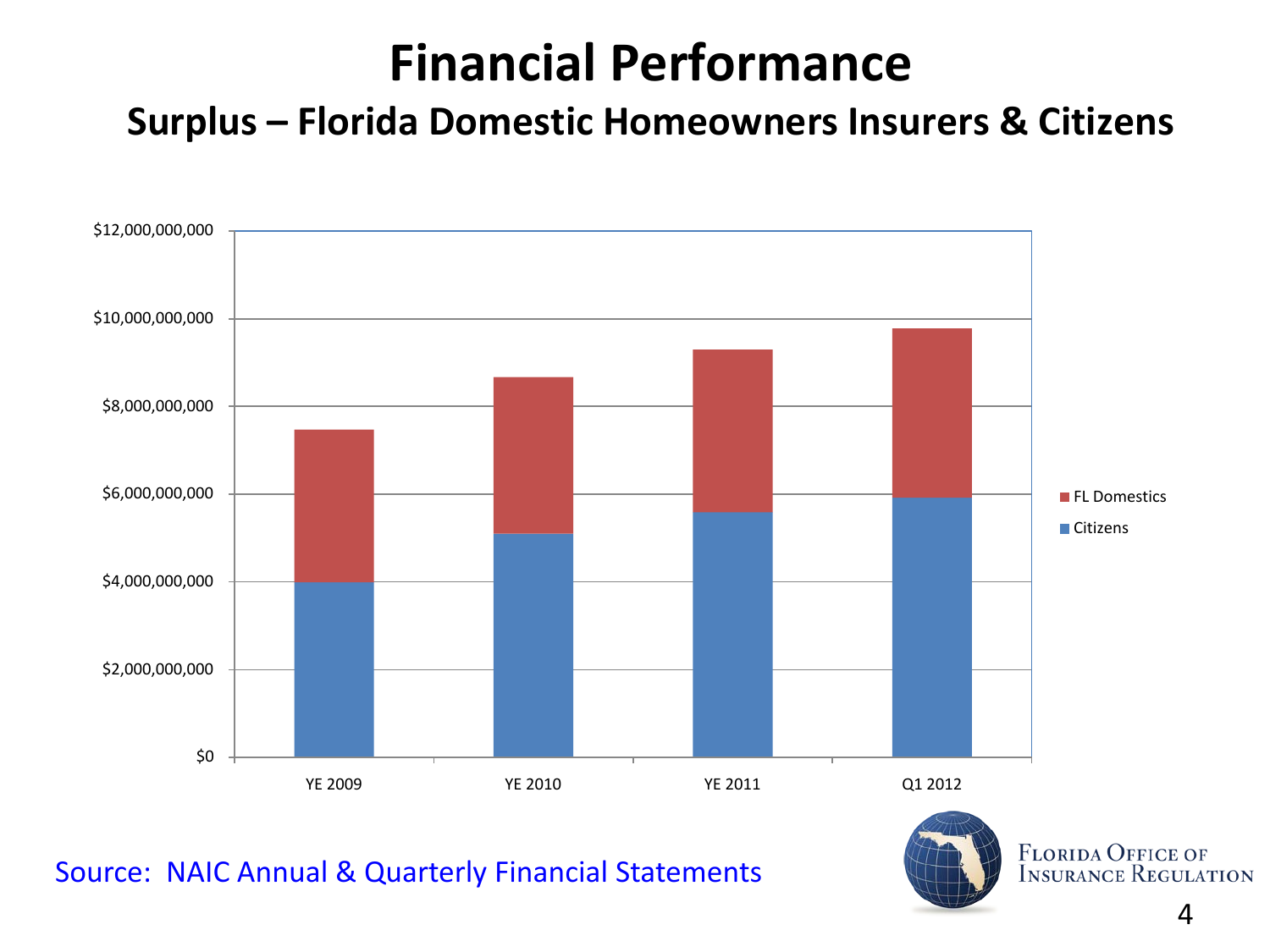### **Financial Performance**

| <b>Income of Florida Domestic Homeowners Insurers</b> |                 |                 |         |
|-------------------------------------------------------|-----------------|-----------------|---------|
|                                                       | Q1 2011         | Q1 2012         | % Chg   |
| <b>Net Premiums Earned</b>                            | \$1,130,526,904 | \$1,192,562,521 | 5.5%    |
| Net Losses Incurred                                   | \$602,115,787   | \$567,030,413   | $-5.8%$ |
| <b>Net Loss Adjustment</b><br><b>Expenses</b>         | \$120,748,456   | \$121,605,955   | 0.7%    |
| Other U/W Expenses                                    | \$398,122,536   | \$463,954,167   | 16.5%   |
| U/W Gain                                              | \$9,531,319     | \$39,442,831    | 313.8%  |
| Net Income                                            | \$56,039,679    | \$78,665,768    | 40.4%   |

Source: March 31, 2012 - NAIC Quarterly Financial Statement

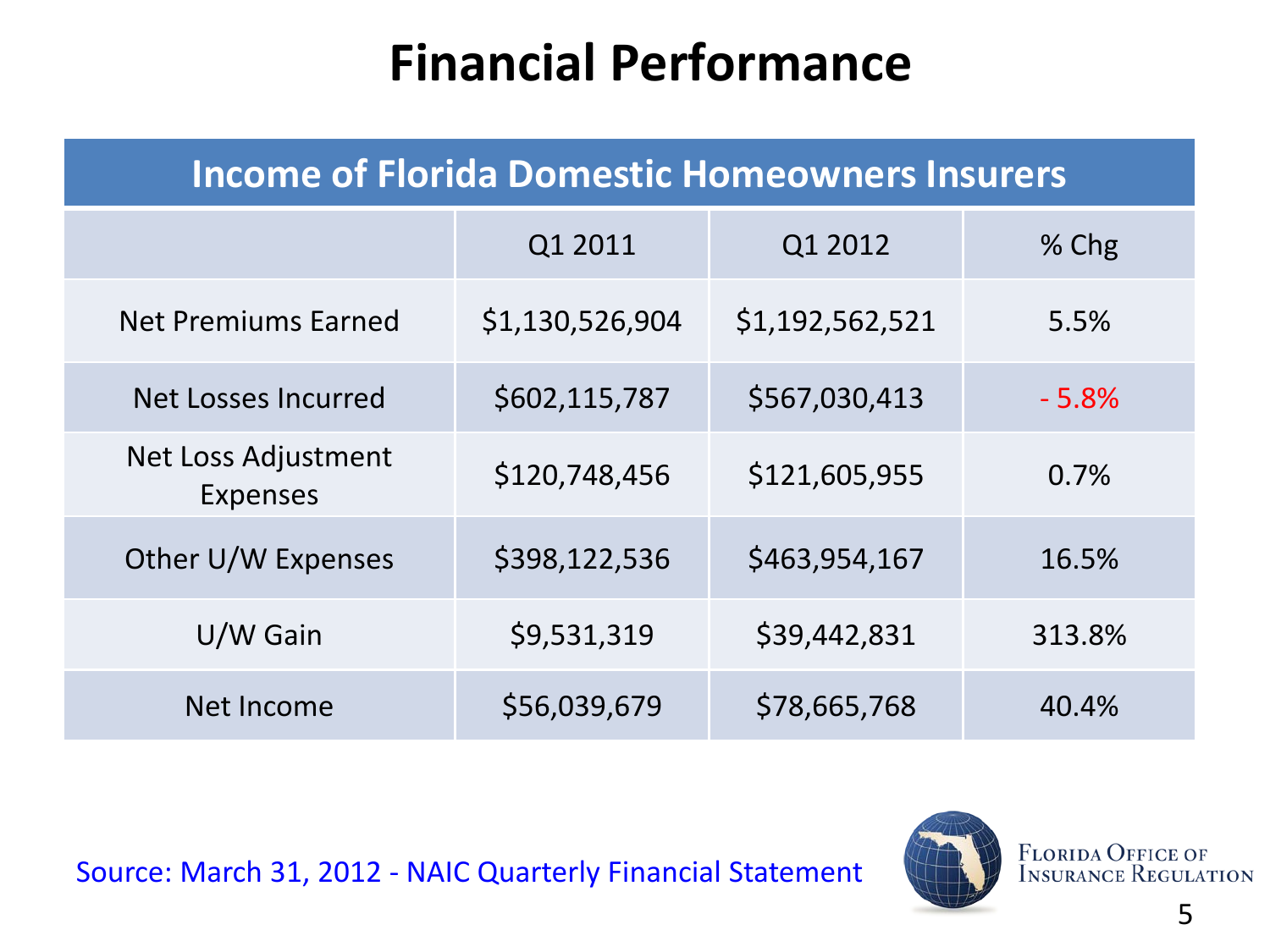#### **Overview of the Reinsurance Marketplace**

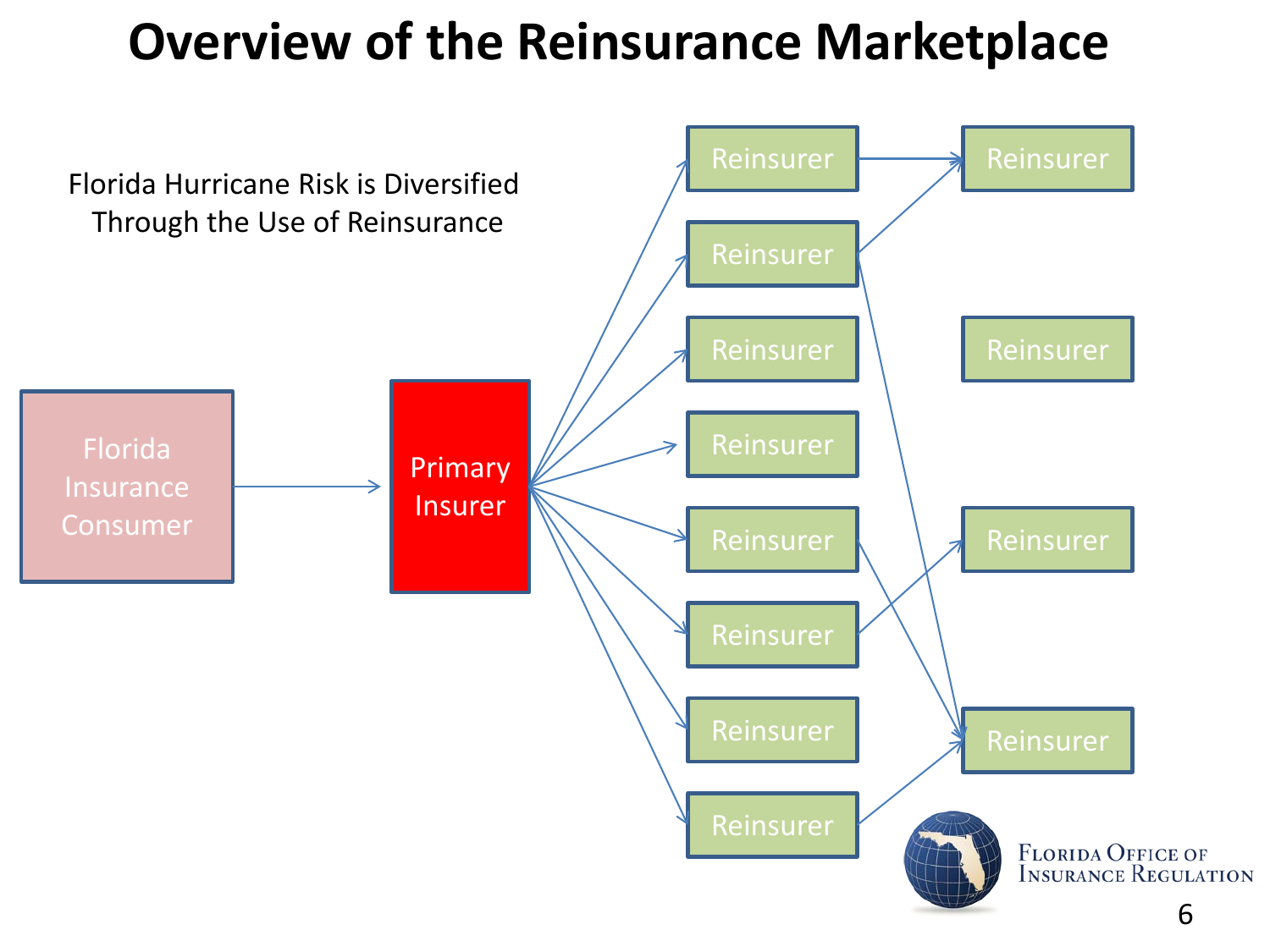#### **1-in-100 Year Scenario Overview of the Reinsurance Marketplace** Reisont Metricien Material

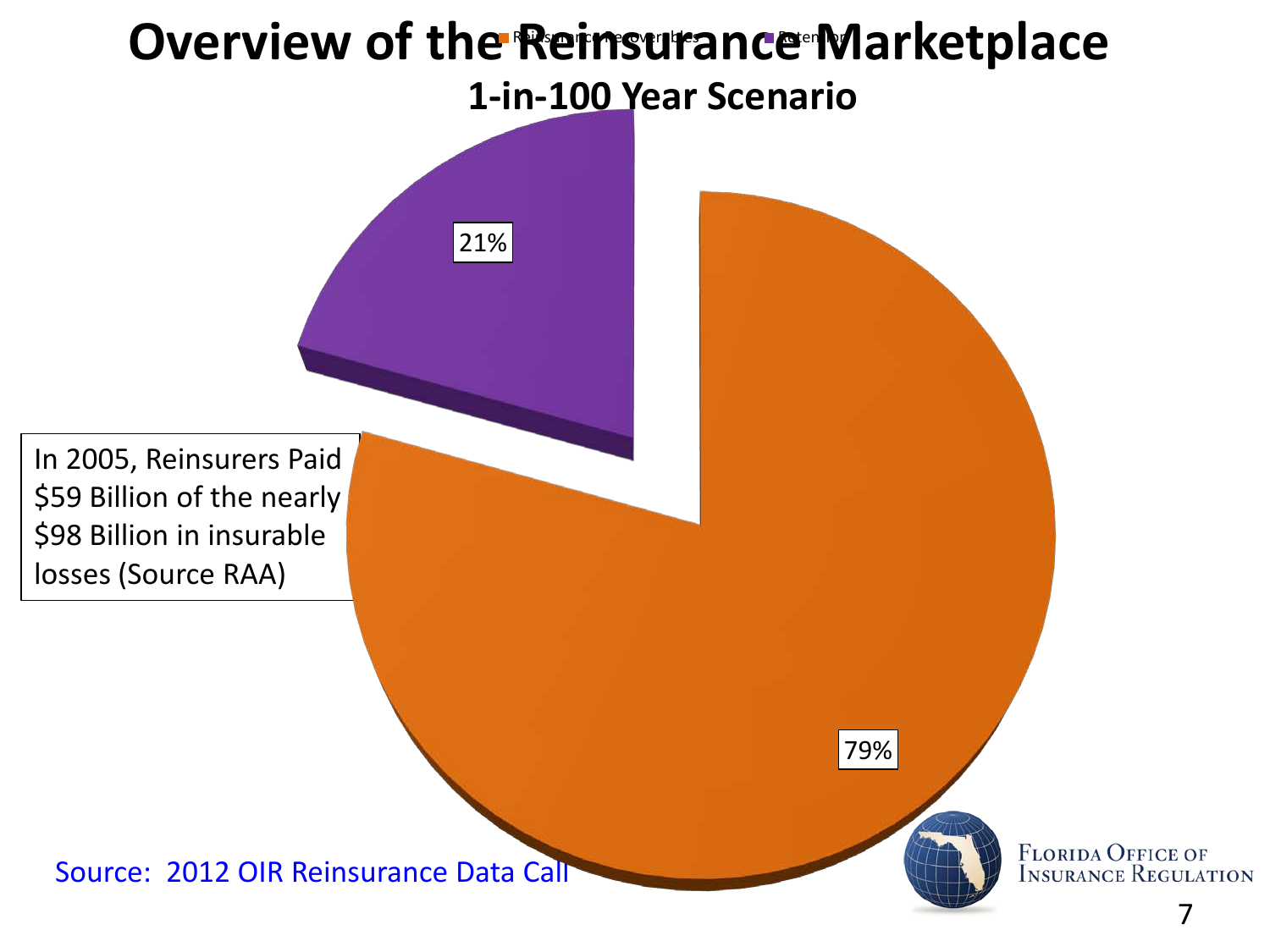#### **Overview of Reinsurance Marketplace**

#### **Reinsurance Protects Surplus**





**FLORIDA OFFICE OF INSURANCE REGULATION**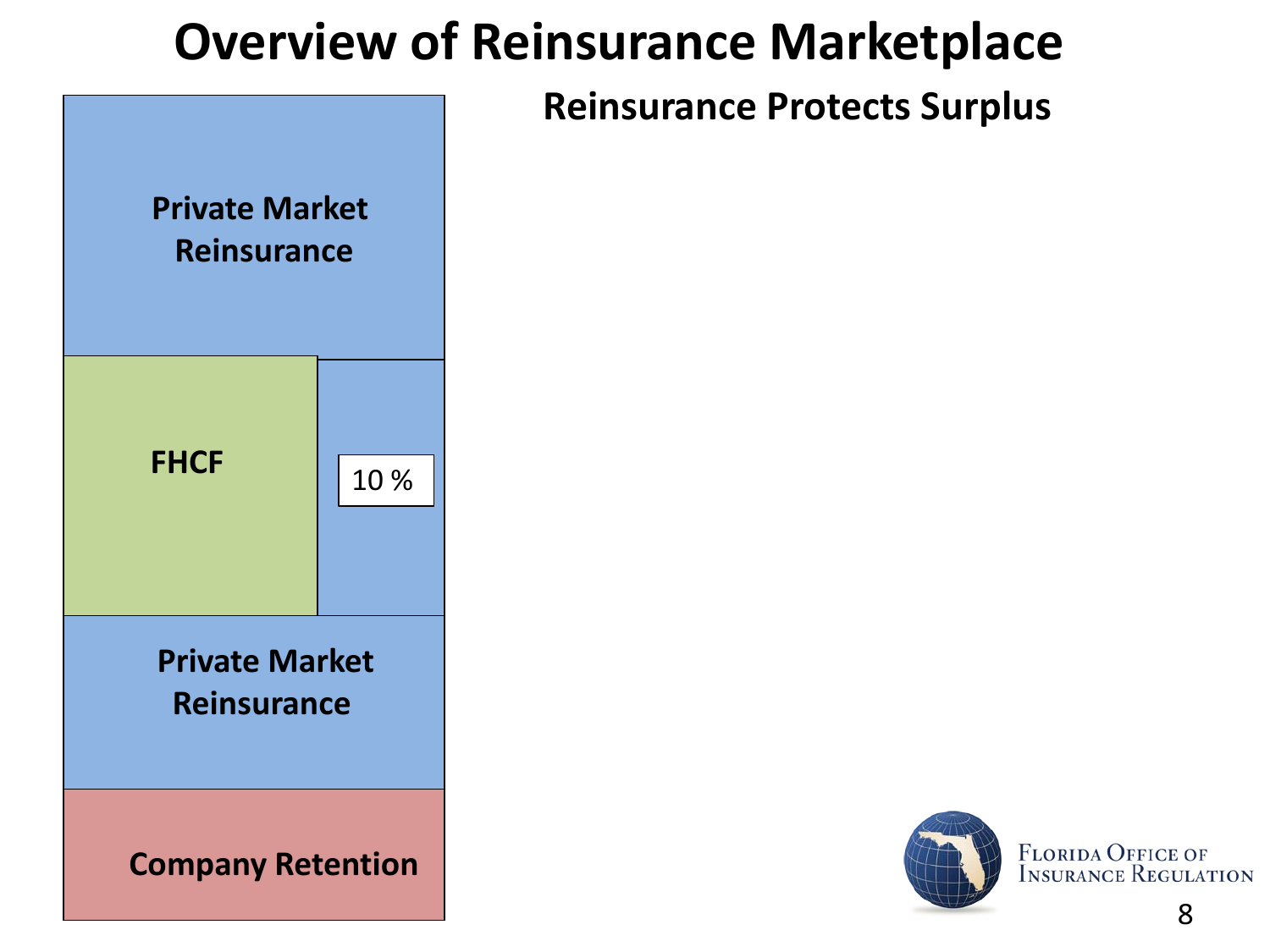## **Expansion of Global Capital Available For Florida Catastrophe Risk**

- Capacity is available
	- $\triangleright$  As many as 12 Bermuda reinsurers are interested in increasing Florida capacity
	- $\triangleright$  As many as 8 London reinsurers looking to increase capacity, 18 to maintain current capacity
- In addition to the traditional capacity available in the reinsurance markets, an additional \$2.58 billion in alternative collateralized market capacity is available to the Florida market in 2012



Source: Towers Watson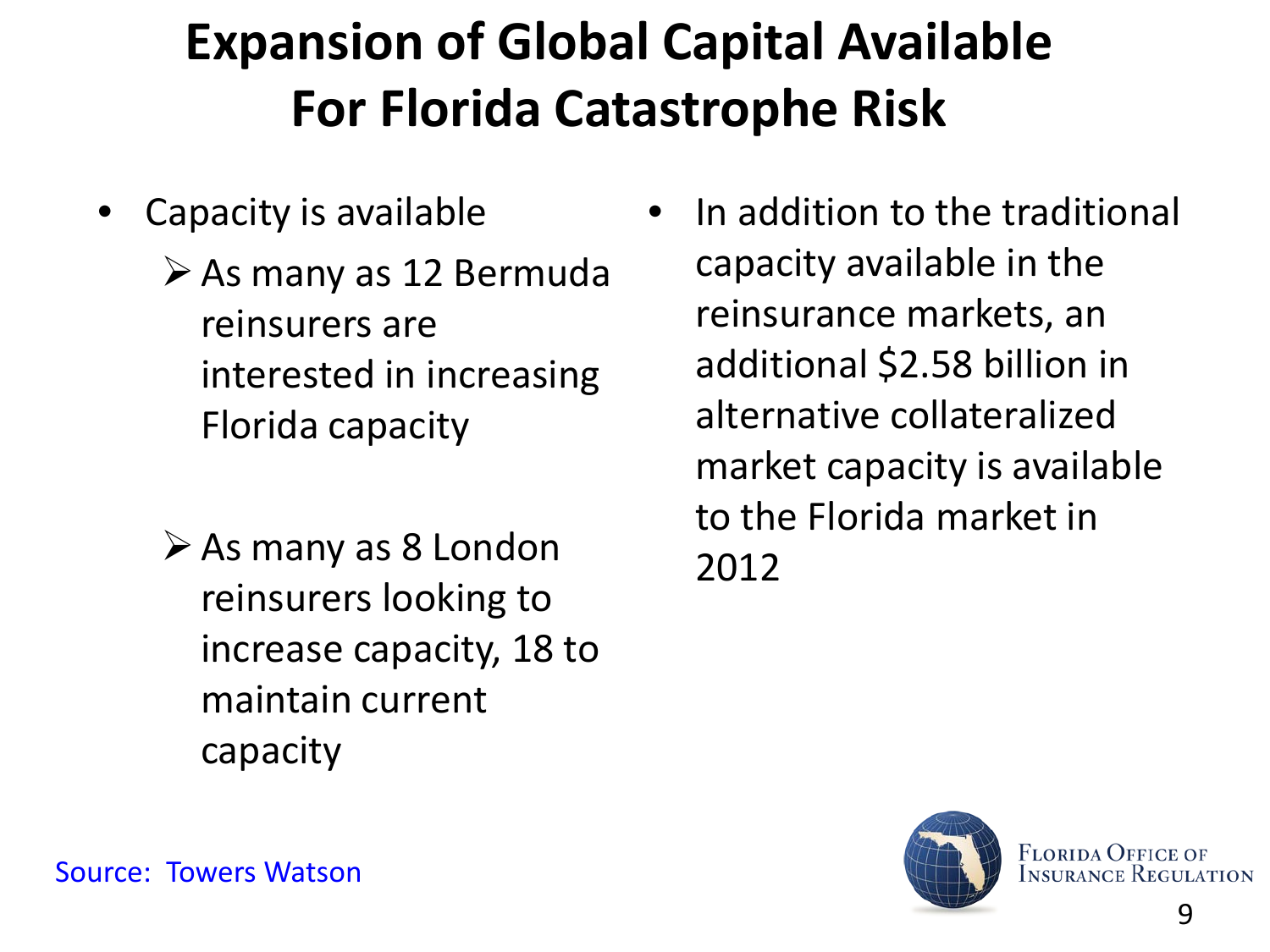#### **Large Storm Preparedness Overview of the Reinsurance Marketplace**

The Office examined over 95% of the private homeowners marketplace through our annual reinsurance data call, which takes place over three parts:

- **Part 1 – Preliminary Reinsurance Data Call**
- **Part 2 – Final Reinsurance Data Call**
- **Part 3 – Summary Statement Submission**
- According to Preliminary Data:
- $\checkmark$  78% -- Reinsured for at least a 1-in-100 year event\*
- $\checkmark$  96% -- Reinsured for at least a 1-in-80 year event\*

\* Includes demand surge, and is based on accepted models